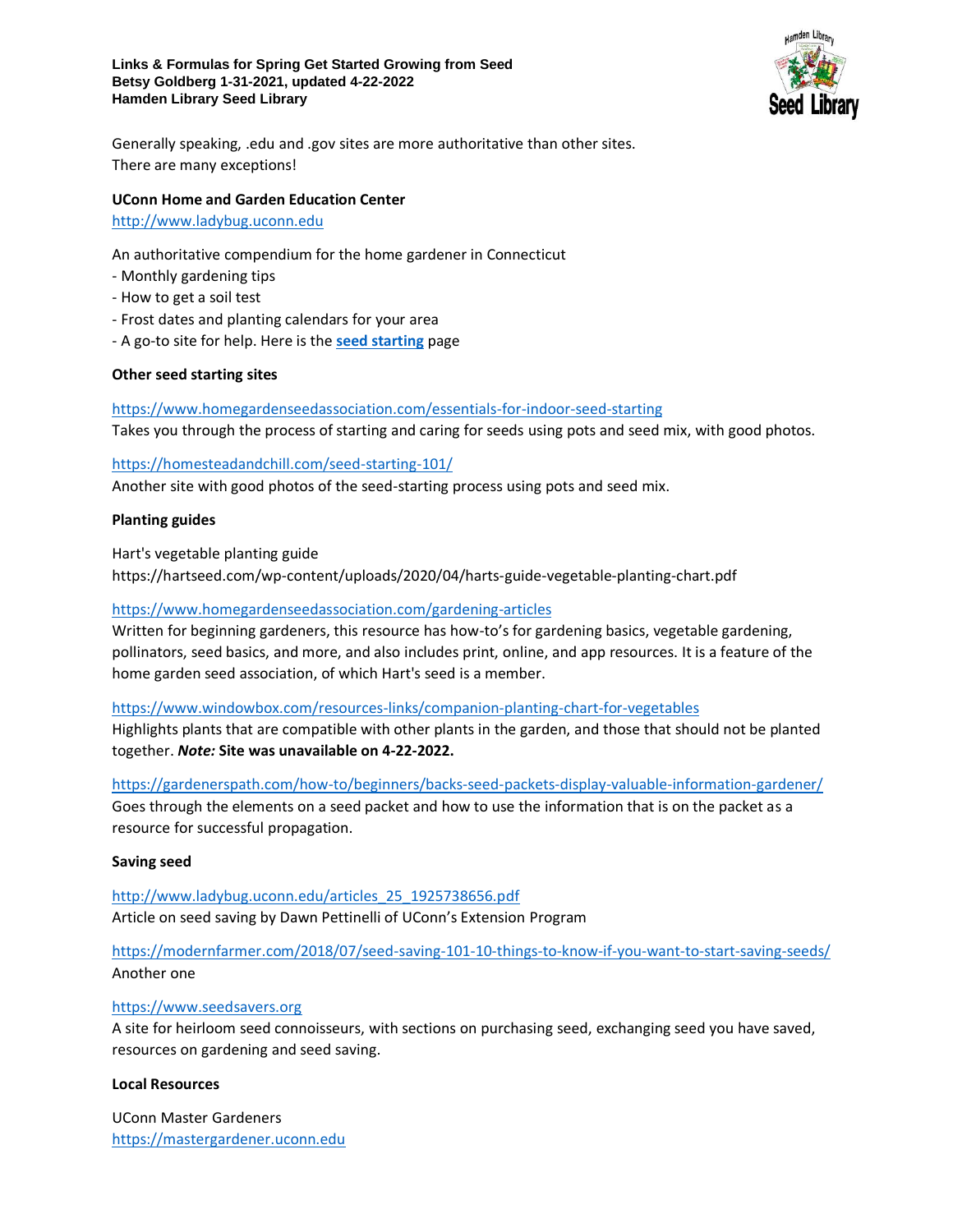### **Links & Formulas for Spring Get Started Growing from Seed Betsy Goldberg 1-31-2021, updated 4-22-2022 Hamden Library Seed Library**



Master Gardeners are enthusiastic, willing to learn and share their knowledge and training with other sets them apart from other home gardeners is their special horticultural training. In exchange for this training, Master Gardeners commit time as volunteers working through their local UConn Extension Center and the Bartlett Arboretum in Stamford to provide horticultural-related information to the community.

The Connecticut Agricultural Experiment Station - for soil testing <https://portal.ct.gov/CAES/ABOUT-CAES/Programs-And-Services/Programs-and-Services>

# **A few formulas to get you started gardening in Hamden**

# **Hardiness Zone, Last/First Frost**

USDA Plant Hardiness Zone = 6B

Last Frost Date (Spring) = April 11-May 1

First Frost Date (Fall) = Oct 20-Nov 1

(Depends on how it's calculated, and how much of a risk factor is built in)

How many days fall between these two dates? Say 206

(These are the only things you need to know to calculate when to start seeds and plant them out in the garden.) Of course, nature does not follow these protocols, so YRVM!)

# **Raised Bed Soil Recipe (from almanac.com)**

*For a 4x8-foot raised bed:*

- 4 bags (2 cubic feet each) topsoil (**Note:** Avoid using topsoil from your yard, as it may contain weeds and pests.)
- 2 pails (3 cubic feet each) coconut coir (to improve drainage)
- 2 bags (2–3 cubic feet each) compost or composted cow manure
- 2-inch layer of shredded leaves or grass clippings (grass clippings should be herbicide- and fertilizerfree)

#### **N-P-K**

What do those numbers mean on the fertilizer labels?

**N** is for **Nitrogen**. Develops healthy stems and leaves. Lettuce, anyone? Apply only when leaves are actively growing.

**P** is for **Phosphorous**. Develops healthy flowers and fruit (and roots). Tomatoes, anyone? Apply mid-season when your plant wants to send out its bounty.

**K** is for **Potassium**. Boosts roots for beets, carrots, and other underground crops. Turnips, anyone? Apply any time for robust plant health.

*Save \$\$ by only applying what you need when you need it!*